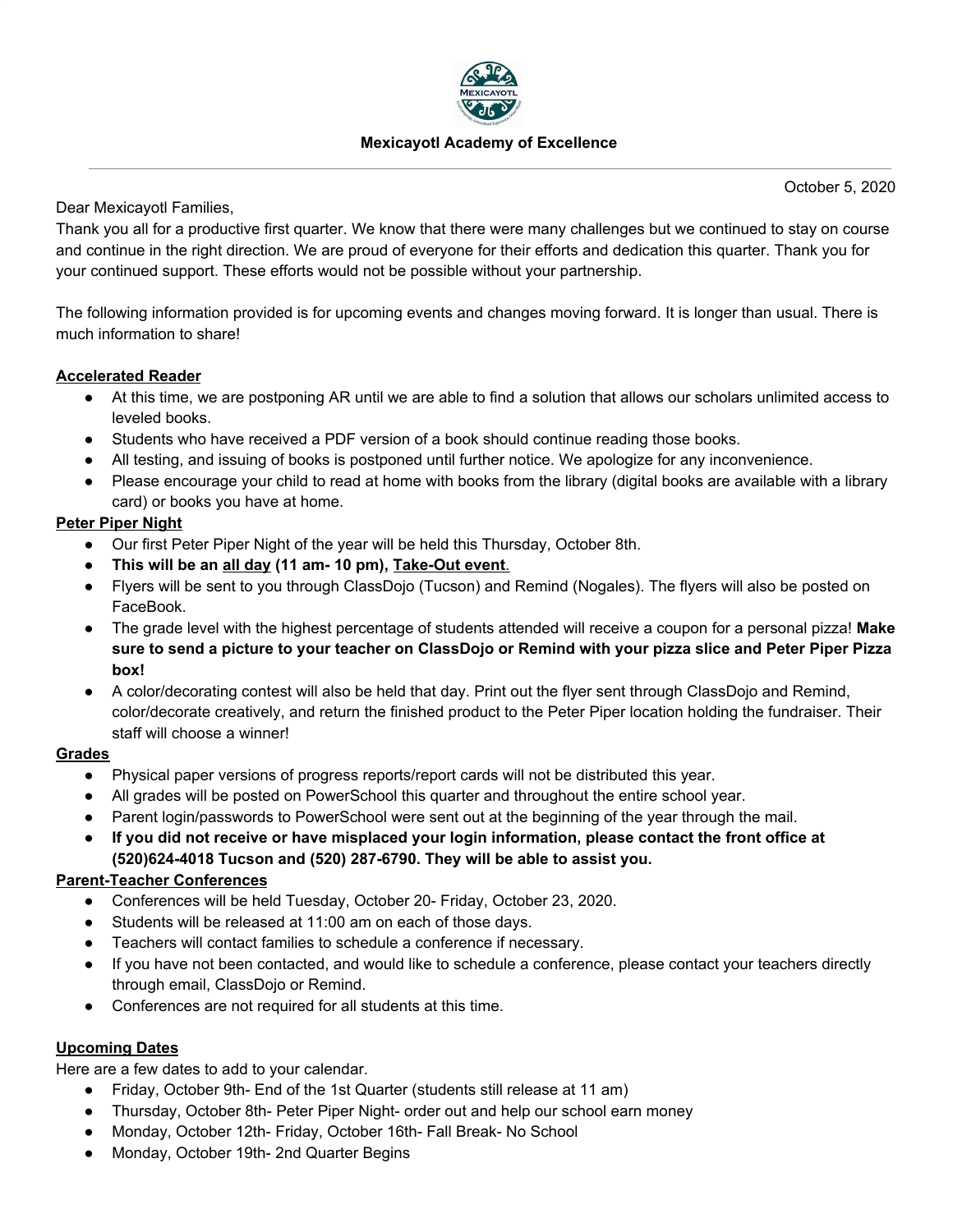Tuesday, October 20th- Friday, October 23rd- Parent-Teacher Conferences, students released at 11 am each day

Please contact the front office with any questions. We wish you all a wonderful and restful Fall Break! You have earned it!

Sincerely, Mrs. Garcia Mrs. Valenzuela Dr. Valencia



### **Mexicayotl Academy of Excellence**

5 de Octubre del 2020

Estimadas Familias de Mexicayotl:

Gracias por un primer cuarto mu\ productivo. A pesar de los muchos retos que se nos han presentado hemos podido mantenernos enfocados en la meta. Los felicitamos a todos por el esfuerzo y dedicación al éxito de su estudiante este cuarto. Agradecemos infinitamente su continuo apoyo de los esfuerzos por asegurar la mejor educación para su estudiante.

La información a continuación explica algunos cambios y eventos próximos. Tenemos mucho que compartir.

## **AR-Lectura Acelerada**

- Nos hemos enfrentado a ciertos obstáculos inesperados respecto a este programa. Por lo tanto, lo pospondremos hasta que encontremos un programa que nos ofrezca acceso ilimitado a libros nivelados. Seguimos buscando.
- Por el momento, también pospondremos los exámenes de AR hasta nuevo aviso. Por favor disculpen el inconveniente.
- Los alumnos que hayan recibido sus libros en forma de PDF o Reading A-Z deben continuar leyéndolos.
- Les pedimos que motiven a sus estudiantes a seguir leyendo libros de la biblioteca (los libros digitales están disponibles con una tarjeta de la la biblioteca) o libros de su biblioteca personal.

#### **Noche de Peter Piper**

- La primera Noche de Peter Piper se llevará a cabo este jueves 8 de octubre
- Será un evento para Ordenar para llevar de todo el dia (11 am a 10 pm)
- Recibirá el anuncio para este evento a través de Remind (Nogales) y ClassDojo (Tucson). Además, podrá encontrarlo en FaceBook.
- ¡Los alumnos del grado con el porcentaje de participación más alto recibirán un cupón para una pizza personal! Para que su participación cuente para su grado, asegúrese de enviar una foto a su maestra/o por Remind  $\alpha$  ClassDojo de su estudiante con su porción de pizza y la caja de Peter Piper.
- · Un concurso de colorear/decorar también se llevará a cabo el mismo día. Tendrá que imprimir el anuncio enviado por Remind o ClassDojo, colorear/decorar creativamente y entregarlo en su local de Peter Piper participante en este evento de recaudación de fondos. Los empleados de cada local seleccionarán al ganador.

#### **Grados**

• Este año los reportes de progreso y las boletas serán solamente digitales.